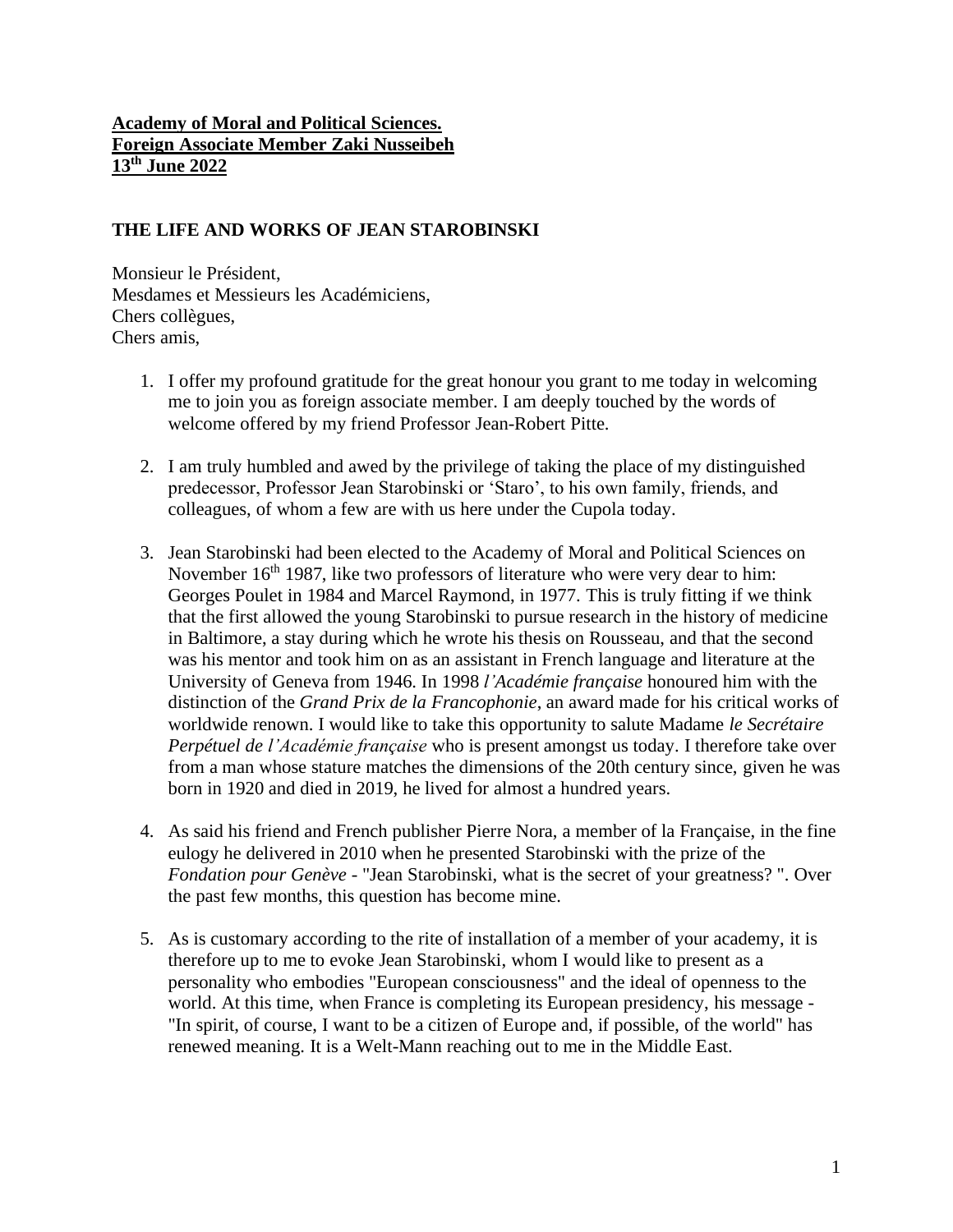- 6. Jean Starobinski was both a Doctor of Letters, having defended a thesis in literary history on Jean-Jacques Rousseau, immediately published in 1957 under the title *La transparence et l'obstacle*, and a Doctor of Medicine, author in 1959 of a thesis on the history of the treatment of melancholy from the origins to 1900. After having been a practitioner in psychiatry, he devoted himself to the history of medicine and ideas, to the written form, and to teaching for more than 35 years at the University of Geneva. An internationally renowned literary critic, his books on philosophical thought in the Age of Enlightenment, on Montesquieu, Rousseau, Diderot, Montaigne, Baudelaire, opera, and painting have been translated into fifteen languages. His work covers a wide range of human experiences, from artistic creation to inner suffering and the movement of ideas in Europe, the peaks of which are *L'invention de la liberté entre 1700 et 1789*, published in 1964, and *1789: les emblèmes de la raison,* published in 1973.
- 7. It is not in my gift in this brief address to render in full the heights and breadths of the personality, life, and works of this great Swiss intellect. Nonetheless I should like to draw out some themes that strike a personal chord with me.
- 8. Indeed, the first theme that of humanism will be the thread that will run throughout my address today.
- 9. Jean Starobinski, a Russian of Polish origin, was granted Swiss citizenship at the age of 29. Except for a brief period of study in the USA, he rarely left Geneva. In his ninetieth year, he was awarded the prize of *la Fondation pour Genève* in tribute to his public activities and academic publications that had fostered the influence of Geneva in Switzerland and throughout the world. In awarding him the prize, the Foundation recognized a man they called "a Genoise humanist, one of the greatest humanists of the last 100 years". In his acceptance speech Jean Starobinksi responded to this tribute by defining what, in his view, is the true essence of humanism – something far from the superficial "varnish" limited to an erudition of detail with which some adorn themselves.
- 10. Characteristically, he crafted his concept of literary criticism through an analogy derived through contrast and comparison, drawing on his own interdisciplinary bilingualism in arts and sciences. He defined and positioned the role of humanism through an account of the limits of scientific epistemology.
- 11. Humanism, he said, "is to prioritise attention to the human experience in all its diversity and contradictions. It is the urge to make sense of the world we inhabit. It is the desire to perceive the history we stand on in the present moment and to formulate a principled way of life". He said, that while we live in a world transformed by the powers of science, science offers no ethical or moral guidance to follow in acquiring its powers or employing its resources. The notion of neighbour and the imperative of respect for others are not products of science, but are what characterizes humanism: "the priority role given to a moral requirement which makes "a human person not a means but an end, in its existence, in its recognized singularity and difference".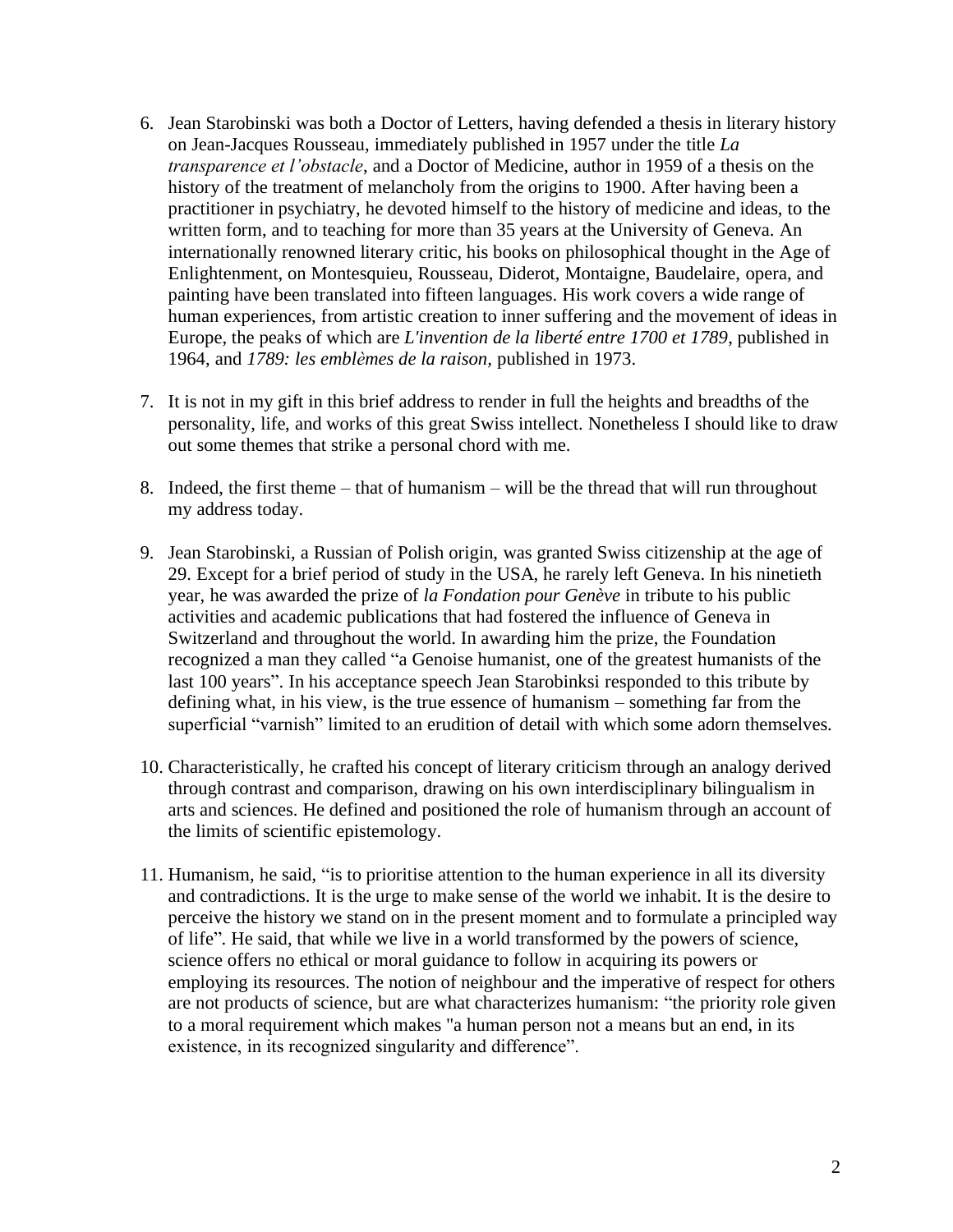- 12. However, Starobinski did not seek to oppose humanism and the sciences in a dichotomous way. Far from this. He who had studied medicine, like his parents, knew the vulnerability of a personal ethic decorrelated from any "objective" proof but also the value of courage in order to guarantee that scientific progress is never to the detriment of humanity.
- 13. He himself embodied, of course, the strength of one who combines the two worlds, seeking to understand one from the perspective of the other. Thus, he said of reading that it consists in hearing the rhythm and the frequency produced by the physiology of the text, its syntax, the juxtaposition of its elements, as one listens with a stethoscope.
- 14. Yet he also underlined the necessity to make clear distinctions between the two worlds, saying that one does not 'diagnose' a work of literature just as one does not heal the sick with fine words. According to him, what is important is to search for the precise means and materials that respond to the text or patient in question, to use an approach that is fed by both a creative generosity of spirit and the precision of analysis, and to draw on an experience that understands and a science that measures.
- 15. Starobinski derived his "method" of literary criticism from the principles of intellectual independence he claimed, refusing to ascribe to any ideological position. The "art" of his interrogation was to select the correct tool from a full range of interpretive resources, a tool that would establish the precise critical distance appropriate to comprehension. He found it essential to find meaning by patiently drawing comparisons and contrasts, and to examine the roots of a text, its beginnings and development, the way it was received by the public, its political impact and its detractors. "The Geneva School", with which he is associated alongside Albert Béguin, Jean Rousset, Georges Poulet and Marcel Raymond, was characterized by this eternally reflective and interdisciplinary openness. To a greater extent than his masters, he expressed the responsibility of the essayist to put himself to the test, by formulating questions that concern the present, such as reason and progress, oppression and its psychological mechanisms.
- 16. The second theme that I would like to address, and which unravels the common thread of humanism, is Starobinski's taste for art and beauty.
- 17. The discipline of writing, which for some is a formidable ordeal, was a great happiness for him and he is recognized as a master of the critical essay. In the collection of his texts entitled *La beauté du monde; la littérature et les arts*, Starobinski made sense of his constant attention to art and literature. He also revealed the ethic of his criticism as allowing us to hear and clarify the questions that poets, painters, and musicians pose through their work about the beauties of the world. For Starobinski criticism is the effort to exalt the beauty of the world, to fight against its furies, and to build defences against the madness of men. He believed that it is the compassion of the critic that reveals the order of the world, imposing a rigour at times when waves of darkness and confusion threaten to overwhelm mankind.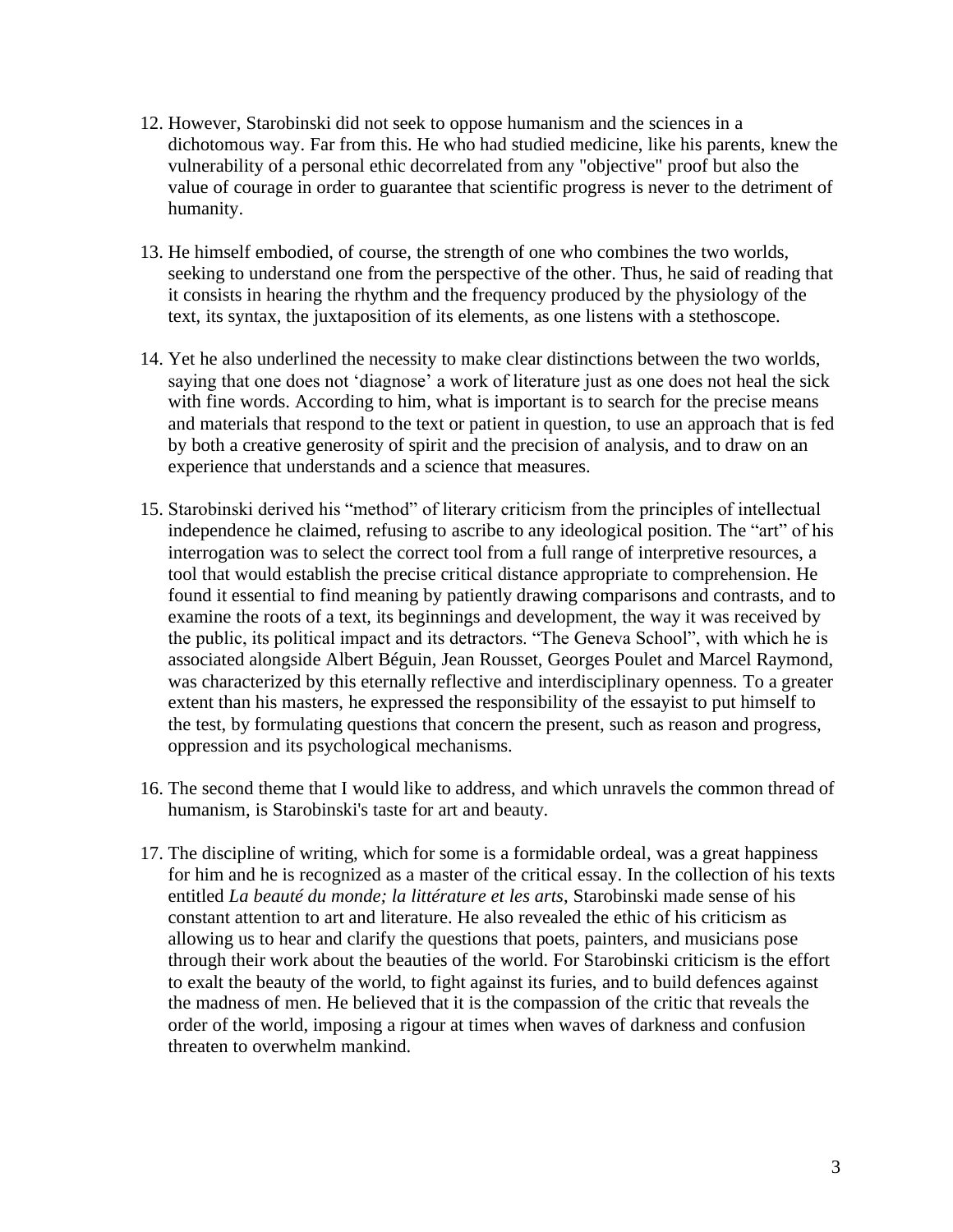- 18. His moral stance found root and expression in the study of the art, literature, and ideas of the Enlightenment and the Age of Reason, and in his reading of Rousseau. Rousseau explored the dark sides of human nature and as consequence, investigated the requirements of a society with the capacity to honour human freedoms and desires and to reconcile these with the ideals of equality, progress, and human dignity.
- 19. We should recall that Starobinski was born in 1920 in Geneva into an intellectually fertile milieu that cherished the arts, culture and sciences. His father had arrived in Geneva from Warsaw with a copy of Faust in his pocket. He had come there to study philosophy and medicine after his Jewish identity prevented him from continuing his studies in Poland. He probably got his copy of Faust from his own father, who had come to Warsaw from the forests of northern Lithuania to open a library. In Geneva, Jean Starobinski's father and mother – also both doctors – shaped a family life steeped in culture and conversations in several languages with poets, political thinkers and philosophers. By creating a family in his turn, Jean Starobinski perpetuated this same harmony with his wife Jacqueline, a renowned ophthalmologist of Russian origin, and their three sons, Michel, oncologist, Pierre, organizer of artistic projects, and Georges, musician and musicologist.
- 20. Starobinski owed to Geneva his love for music. He was a chorist, a pianist, and a drummer, regularly attended choral and orchestral performances, and took part in chamber music recitals hosted in his home. Music influenced his writing and criticism, he perceived a rhythm and melody as a language that is beneath and beyond words, requiring a special ear to find the meaning of the natural and human experience it evokes.
- 21. Students and citizens of Geneva thronged to listen to 'Staro' who had a passion for teaching but was no didact. He led his classes at the University of Geneva as 'laboratories' of inquiry, research, and discovery. He said that his classes were workshops where he and his students would prepare ideas that would be put down later on paper.
- 22. He described his personal library as a 'workbench' and its 45,000 volumes in all fields of human endeavour as 'his tools'. He knew the location of the texts by touch and assembled works together in preparation for each intellectual project. The collection in his private study demonstrated his eclectic tastes, which ranged from Raymond Chandler to the anagrams of Saussure. Today this library is one of the most important European private libraries and is given to the National Library in the city of Bern.
- 23. In the early  $20<sup>th</sup>$  century Geneva was likened to the Jerusalem of Europe, a cosmopolitan and internationalist haven. In Geneva a diverse society of immigrants and refugees found sanctuary from persecution and conflict across the continent. This diverse society formed his circle of friends and nourished it with intellectual and aesthetic stimulation. These included the collections of the Prado Museum, sheltered in Geneva during the Spanish Civil War, which made a strong impression on him and led to a sense of responsibility and a lifelong preoccupation with world affairs.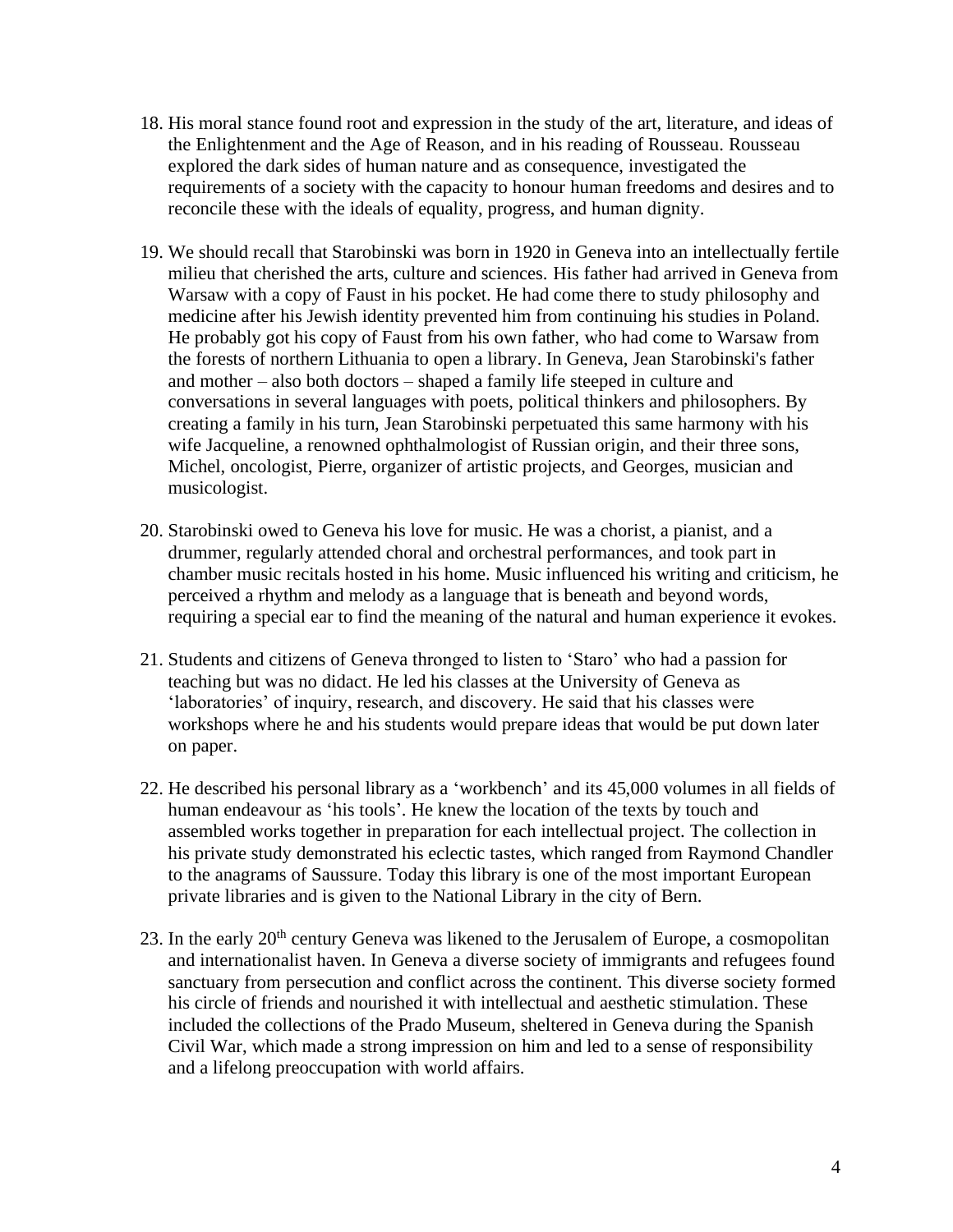24. Starobinski served for 30 years as the President of the *Rencontres Internationales de Genève*, from 1965 to 1995 having belonged to the organising committee since 1949. He described this position as 'paying a public debt'. The *Rencontres* bring multi-disciplinary, international perspectives to bear on themes and currents of the contemporary era. Their purpose is to warn of the dangers of received ideas, manipulation, sleep-walking, and intellectual retreat. Sensitive to the ever-changing complexity of world affairs they seek clarification and elucidation of avenues that maximise progress and wellbeing. During the time of his Presidency *Les Rencontres* the meetings served to bridge Europe with the world, highlighting dangers, defining European identities in the plural, and outlining the conditions of happiness. They generated an academic and cultural festival that manifested Geneva's public spirit, its independence, and its cultural curiosity and made it the Intellectual Capital of Europe.

## **THE UNITED ARAB EMIRATES**

- 25. Ladies and Gentlemen. In the time elapsed since I received notice of my election to the Académie, I have spent much time reflecting on the significance of this event.
- 26. There is, I believe, a great historical meaning in the election to the Académie of its first member from the Arabian Gulf region. I am humbled that the honour and responsibility of such a fact is bestowed on me. Yet I am also very proud to be the Academy's first member from the United Arab Emirates, the country that it has been my honour to serve for the majority of my career as its adopted citizen. It is a truly momentous event in the trajectory of my personal life.
- 27. Yet my reflections persuade me that there is an additional significance to the event. I believe this occasion is a consequence of the good fortune with which I have been blessed in living and working in the UAE. Indeed, I conclude a necessary connection between my own professional and intellectual growth and this milieu I was adopted into. Therefore, the distinction of my election belongs not to me. It is rather testament to the values, aspirations, and capacities of the United Arab Emirates, and the inspirational individuals I have encountered there.
- 28. Therefore I would like to elucidate for you the philosophy and character of the milieu that provided the necessary conditions for my wellbeing, development, and productivity, and in which trajectory I was so fortunate to play a small part by working so closely with its founding father, the late Sheikh Zayed, and subsequently with today's leadership. Though far removed in geographic context and time, I truly believe that this milieu would have resonated with the ideals and values of Jean Starobinksi.
- 29. The United Arab Emirates is a young nation established as a Federation in 1971. I am fortunate to have been an active witness to its phenomenal journey in the last 50 years. I am also therefore privileged to have an authoritative insight into its character and values.
- 30. Let us remember that the commonplace narrative of the Gulf and Middle East speaks of political turbulence, and violent conflict. We also witness acts of barbarism committed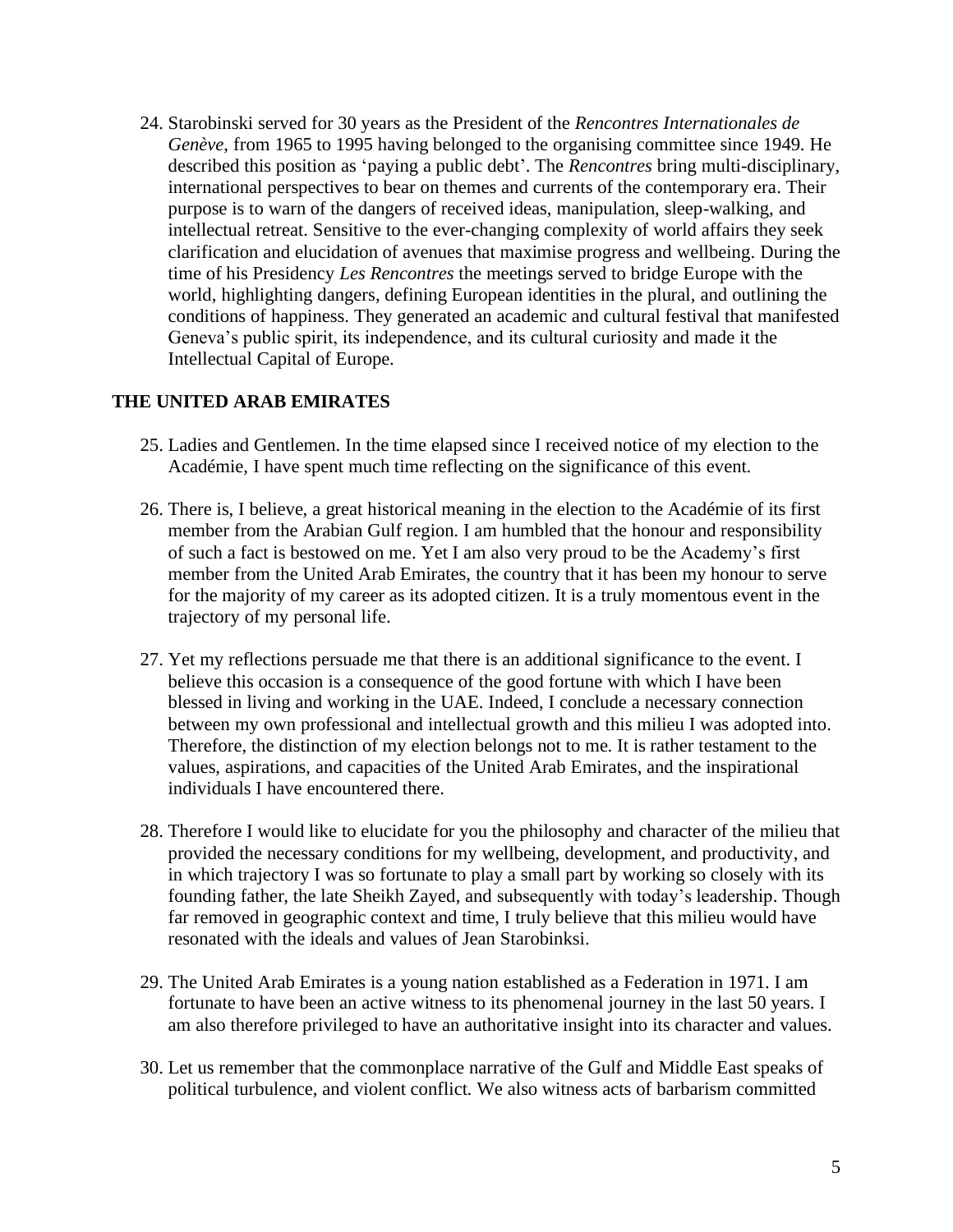both in France and elsewhere by extremist elements donned in a falsified Islamist garb. These cast a contorted and disfigured image of our religion and fan the flames of islamophobia in many capitals of the world, threatening traditional fraternal bonds between the peoples of both sides of the Mediterranean.

- 31. In contrast, the UAE is a country rooted in the true heritage of Islam, thus placing a priority on the dignity of human life. The UAE's national vision and strategies resonate with the pursuit of tolerance, empathy, and compassion. They express the forcefully and fundamentally humanitarian values that reflect its Islamic teachings. Its leadership and governance are devoted to ensuring each of its residents has equal access to the security, resources, and opportunity that are necessary to a healthy, safe, and purposeful life.
- 32. Furthermore, the UAE's horizons expand beyond its shores to promote international openness, cooperation, and charity. This worldview recognises that our national welfare is interdependent with global wellbeing. Above all it advocates peaceful coexistence both within the diverse multicultural communities housed in its territories, and between countries and peoples of the world.
- 33. This contrasting account of a young Islamic country may surprise those who have not had the opportunity to visit the UAE. The explanation for the UAE's exceptionalism is grounded in the vision and values of Sheikh Zayed. Like my distinguished predecessor Jean Starobinksi, and despite the fact that both men belonged to entirely different worlds and cultures, Sheikh Zayed was entirely the Renaissance Man of the Arabian Peninsula. He became, over four decades an essential feature and architect of the milieu of my life experience and I would like, if you allow me, to talk a little about him now.
- 34. Sheikh Zayed was a transformational leader with deeply humanitarian values and worldview. He understood the purpose of his leadership to be the alleviation of human suffering and the maximisation of human potential. He was emphatic about his vision but viewed that it could only be fulfilled through the collaboration of the people - people motivated by a shared belief in the possibility of building a nation prosperous enough to secure their own wellbeing.
- 35. Sheikh Zayed's success as a transformational leader lay in something profound, immutable, and powerful. He represented all that the Arabic word *murou'a* conveys – generosity, chivalry, nobility, charity, and empathy.
- 36. These virtues and instincts led him to prioritise human dignity, coexistence, and wellbeing. Today our national institutions, infrastructure, and norms provide for our statehood and embody his humanitarian worldview. The fabric of the country and the identity of its people is woven through with his values.
- 37. Today, the domestic policies of the United Arab Emirates, our dealings with Arab and Islamic states, and our wider commitments to the international institutions of global governance continue the humanitarian methodology of the nation's first president. I wish now to bring to life for you how this humanitarianism is expressed.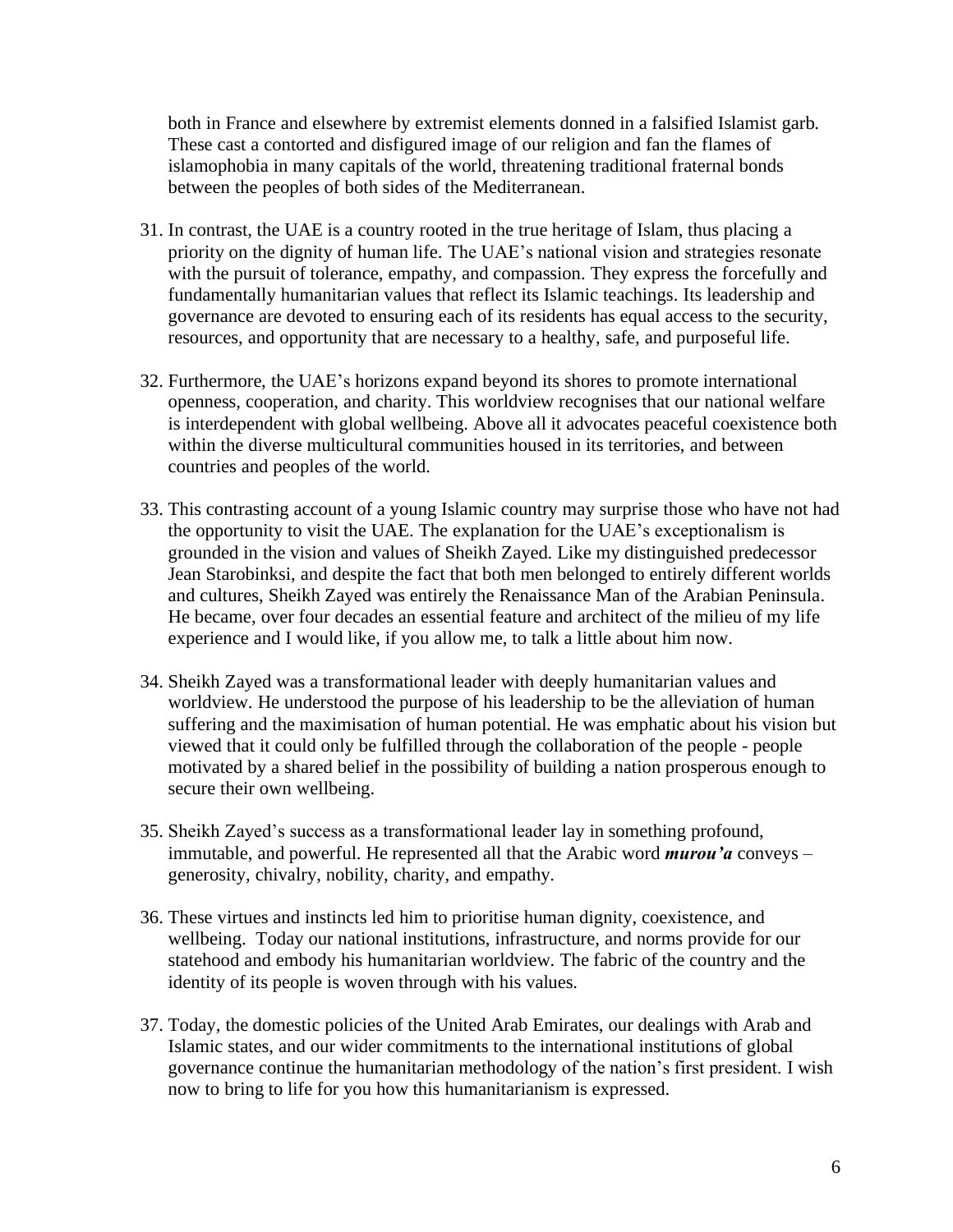- 38. The UAE's record of religious and cultural coexistence and tolerance is longstanding. It is home to more than 200 nationalities and protects in law their right for respect and practice of their individual beliefs, customs, and traditions. It thereby implements its commitments consequent on being signatory to international treaties on religious tolerance.
- 39. In the Gulf region the UAE stands out for permitting the establishment of non-Muslim religious places of worship and donating land for such purposes. Furthermore, our new Abrahamic Family House, consisting of mosque, church, synagogue, and educational centre, will inspire and nurture mutual understanding and harmonious coexistence among people of faith.
- 40. Educational development has always been a longstanding feature of the United Arab Emirates' domestic policy. Sheikh Zayed said, "The real wealth of the country is its youth, and we must provide all young people with the means to develop their potential".
- 41. In 1971, there was only a handful of schools in the new Federation, and no universities. Few people had even the basics of an education. Therefore, it was essential to build the UAE's comprehensive system of primary and senior schooling with speed, to make it free and compulsory for girls and for boys. To encourage parents to send their children to school students received a salary in return for their attendance. Today, over 93% of the population has achieved a basic or high school education and women make up more than 70% of university graduates.
- 42. Today the UAE is home to over 100 universities and institutes of higher education rooted in all corners of the globe. The diversity of our higher education system mirrors the international, multicultural fabric of the country, our cultural openness, and our tolerance. And it is in this context that our cultural policy plays an important role.
- 43. Sheikh Zayed laid the foundations for a critical mass of cultural activity to evolve. He believed that a vibrant cultural scene was a sign of a healthy society, a robust national identity, and a source of exploration, reconciliation, and creativity. For this reason, we worked to set up cultural authorities and ministries very early.
- 44. In the last fifty years the UAE has grown to be one of the world's major centres of culture, and the nature of its cultural life is markedly global. The UAE's cultural industries are important part of the country's economic production and social evolution. We invest in initiatives to strengthen the art scene, music, literature, performance, and crafts and we endeavour to train and promote artistic talents.
- 45. In the 1960s Sheikh Zayed spoke to me about his ambition to open his country to the modernity of the global community, while preserving the heritage and soul of the Emirati culture. In the context of my executive role in Abu Dhabi's culture, heritage, and tourist authorities, I sought to develop a mutually beneficial relationship between the UAE and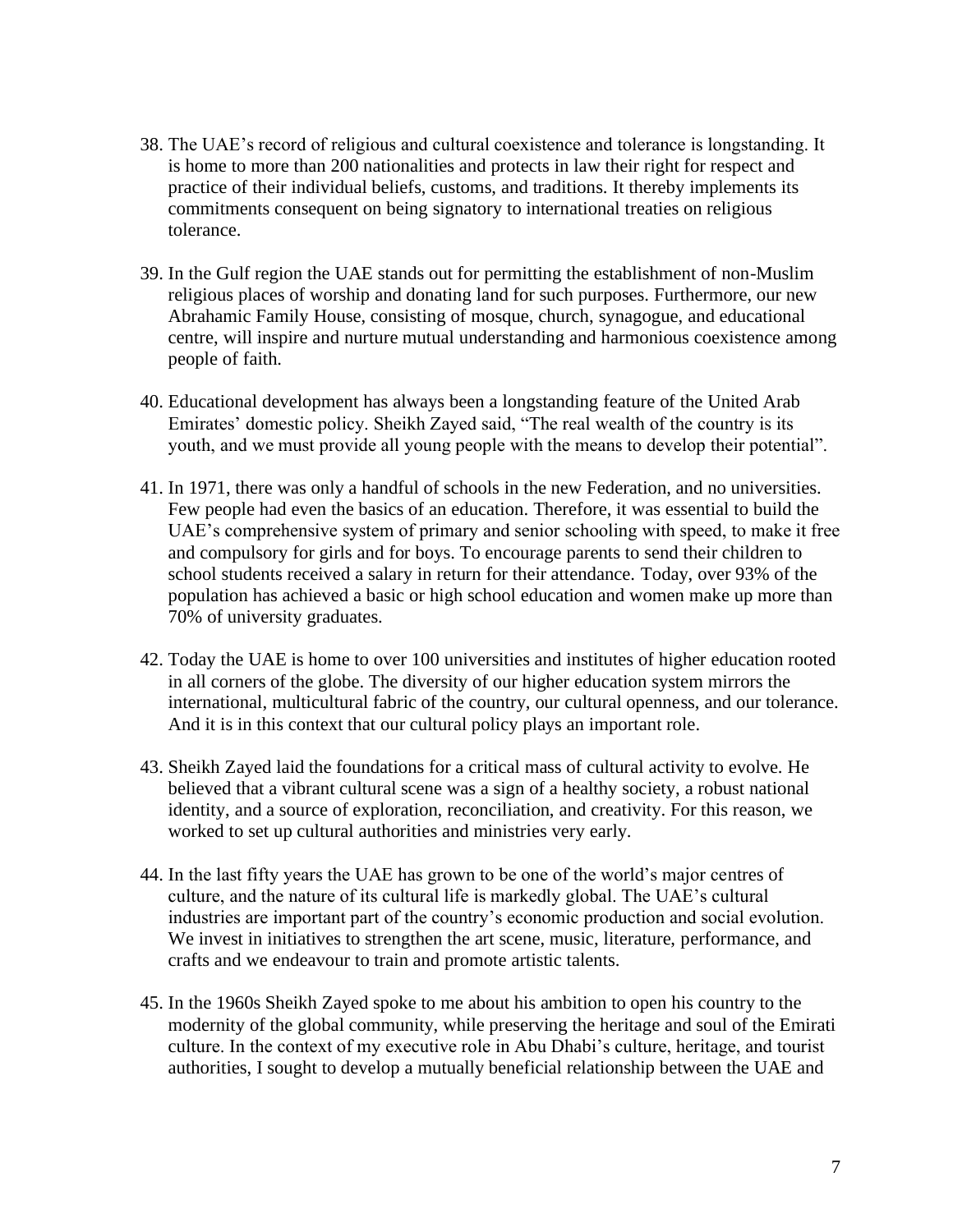the cultures of the world. Within this, our country's strong ties to the Francophone world were of particular importance.

- 46. The close relations between the UAE and the wider Francophonie are based on mutual considerations of economic, political, and security strategies. More importantly, they recognise shared values and ideals. In 1975 I took part in Sheikh Zayed's first state visit to France. The visit intended to establish a strategic partnership with a country he considered a natural ally to a new nation that was eager to play an active role in securing stability in the Middle East – a region strategically important to global prosperity but afflicted by conflict and tension. For her part, France gave much credit to the UAE for its desire to work for harmony, moderation, fraternity, and peace. The following year I accompanied the then Crown Prince and subsequently President of the UAE, the late President Sheikh Khalifa bin Zayed Al Nahyan on his visit to seal the friendship of the two nations. It was in this way that the foundations of our historic partnership took shape.
- 47. We have worked with institutions such as the Alliance Française, which I have had the privilege of leading for over four decades, having joined briefly the Board of Administration of the Alliance Foundation in Paris. Together we have set up many Alliance Française outlets throughout the UAE. This year we celebrated the day of the Francophonie at Expo 2020 Dubai, where French was introduced as a main language together with Arabic and English. I am also proud of my close working relationship with the *Institut du monde arabe* in Paris, led by my distinguished friend Jack Lang. As Minister of Culture under President Mitterrand, Jack Lang was of course instrumental in building the *Institut*, an entity strongly supported by Sheikh Zayed from the outset.

#### 48. **Let me now speak of our foreign policy**.

- 49. Sheikh Zayed was the architect of the foreign policy that is now carried forward by our present leadership. During my work as Sheikh Zayed's interpreter and advisor I observed his continuous attempts to bring wellbeing, security, and stability in all countries that the UAE deals with.
- 50. Today our foreign policy extends the hand of friendship around the world, upholds the spirit of the United Nation's Charter, and observes international law. Our international reputation is that of moderation, openness, and collaboration.
- 51. The UAE plays an active role in the institutions of global governance. As a midsized nation we realise that it is important to be part of the international community, and to have laws that work towards peace and prosperity. This year the UAE took up its seat on the UN Security Council for the second time.
- 52. International charitable giving has always been a cornerstone of foreign policy. From the early days when the country lacked its own infrastructure it made donations amounting up to 10% of its new oil wealth. Today the UAE is one of the world's most important sources of international humanitarian aid. It makes donations irrespective of geography, religion, or ethnicity.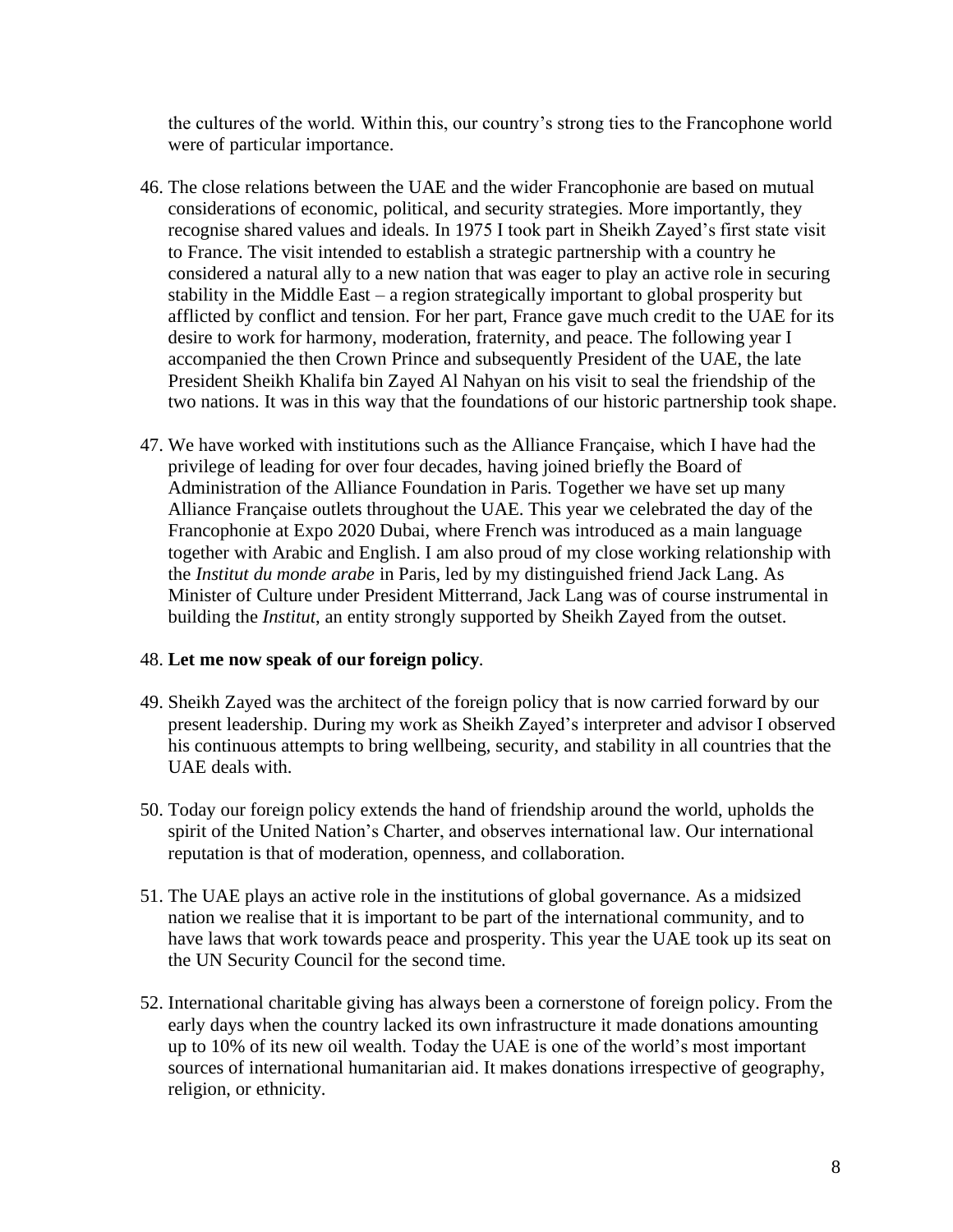53. The UAE also responds swiftly to instances of international crisis and emergency. For example, during the COVID-19 pandemic, the UAE played a leading role in accelerating the distribution of COVID-19 vaccines to low-income countries. It used its logistics networks, storage capacity, and central geographic location to supply over 2000 tons of ventilators, personal protective equipment, and diagnostic tests to more than 135 countries. Its aid was critical to alleviating suffering, and it brought a practical message of hope and solidarity.

#### 54. **Ladies and Gentlemen, allow me next to speak of the UAE's diplomatic and humanitarian vision for the future.**

- 55. As I have said, fifty years ago the UAE was born in precarious circumstances, existentially threatened by domestic and regional challenges. Nevertheless, the humanitarian pursuit of progress has succeeded. Today the UAE is a modern, successful, and ambitious nation that has the capacity to provide safety, security, and stability in the region.
- 56. Today the UAE provides the model of human development for the Arab region. The UAE's journey shows that it is crucial to a nation's resilience and stability to develop human capacity, prioritise human wellbeing, and to promote and implement a humanist ethos.
- 57. The fiftieth anniversary of the United Arab Emirates gave us cause to reflect on the priorities and processes necessary to secure our growth and prosperity in the future fifty years. It is certain that our advances with nation-building have already generated the intellectual and cultural capital necessary to an economic diversification away from dependency on oil-revenues. Yet our present leadership wished to provide overarching vision and direction to this effort. In doing so they derived ten guiding principles.
- 58. These ten principles certainly enshrine the legacy of Sheikh Zayed. I also find their echo in the wider mission of the *Organisation Internationale de la Francophonie*, in which the UAE is proud to belong as an active associate member.
- 59. The leadership's two primary principles are to strengthen the union of the UAE and to foster a vibrant, diversified economy. Three further principles identify the tools we must use to do this. They instruct us to further develop human capital, to expand the frontiers of our digital, technical, and scientific excellence, and to continue a foreign policy based on multilateral cooperation.
- 60. These principles are exciting. They speak to the importance of a university as a generator of intellect and knowledge, innovation, and research. They attest to the wisdom of Sheikh Zayed when he said that the most important investment a nation could make was to educate the next generation so that they are prepared for their future.
- 61. However, I find the final five principles the most striking.